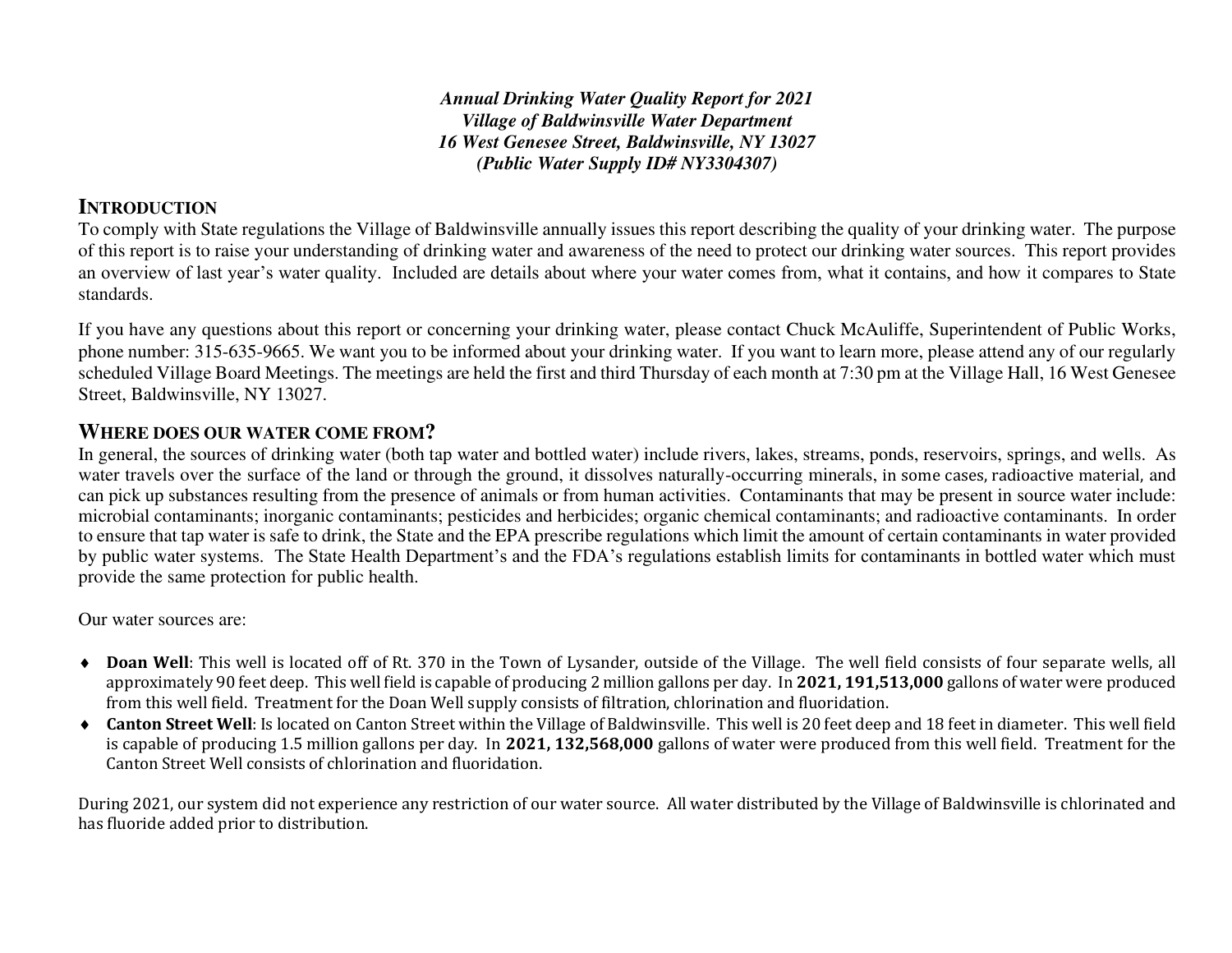The NYS Department of Health (DOH) has completed a source water assessment for this system, based on available information. Possible and actual threats to this drinking water source were evaluated. The DOH source water assessment includes a susceptibility rating based on the risk posed by each potential source of contamination and how easily contaminants can move through the subsurface to the wells. The susceptibility rating is an estimate of the potential for contamination of the source water, it does not mean that the water delivered to consumers is, or will become contaminated*.* See section "Are there contaminants in our drinking water?" for a list of the contaminants that have been detected. The source water assessments provide resource managers with additional information for protecting source waters into the future. Water suppliers and county and state health departments will use this information to direct future source water protection activities. These may include water quality monitoring, resource management, planning, and education programs.

As mentioned before, our water is derived from one dug well and 4 drilled wells. The source water assessment has rated these wells as having a medium-high to high susceptibility to microbials, a medium-high susceptibility to nitrates, metals, herbicides/pesticides, and industrial solvents, and a high susceptibility to petroleum products and other industrial contaminants. These ratings are due primarily to the close proximity of oil and gas wells, pasture, and low intensity residential activity in the assessment area. In addition, the wells yield *is* greater than 100 gpm from unconfined aquifers. While the source water assessment rates our wells as being susceptible to microbials, please note that our water is disinfected to ensure that the finished water delivered into your home meets New York State's drinking water standards for microbial contamination.

| <b>Susceptibility Ratings</b>                          |                    |                   |                 |             |               |  |  |  |  |
|--------------------------------------------------------|--------------------|-------------------|-----------------|-------------|---------------|--|--|--|--|
| NY3304307<br><b>System Name: Baldwinsville Village</b> |                    |                   |                 |             |               |  |  |  |  |
| <b>Well Name</b>                                       | <b>Well Number</b> | <b>Microbials</b> | <b>Nitrates</b> | <b>VOCs</b> | <b>Others</b> |  |  |  |  |
| Canton St. Well                                        | 2558437            | H                 | MH              | H           | <b>MH</b>     |  |  |  |  |
| Doan Well field<br>$-$ Well No. $1*$                   | N/A                | <b>MH</b>         | МH              | H           | <b>MH</b>     |  |  |  |  |
| Doan Well field<br>$-$ Well No. 2                      | 2558436            | MН                | MH              | H           | <b>MH</b>     |  |  |  |  |
| Doan Well field<br>$-$ Well No. 3                      | 2592903            | MH                | MH              | H           | MН            |  |  |  |  |
| Doan Well field<br>– Well No. 4a                       | 2592904            | MН                | MН              | Н           | <b>MH</b>     |  |  |  |  |

A copy of the assessment, including a map of the assessment area, can be obtained by contacting us, as noted below.

 $\overline{\text{*}$  Doan Well field - Well No. 1was not assessed as a part of the original susceptibility ratings and therefore was not assigned a well number. Due to its close proximity to the other Doan Well field wells, it can be assumed to have the same susceptibility ratings as the other three Doan Wells.

# **FACTS AND FIGURES**

Our water system serves a population of approximately 8,500 people through 3,533 water connections. The total water produced in 2021 was 324,081,000 gallons. The daily average of water treated and pumped into the distribution system was 887,893 gallons per day. Our highest single day was 1,789,000. The amount of water delivered to customers was 254,131,377 gallons. 61,586,233 gallons or 21.58 % of production was unaccounted for (lost or leakage). The percent is 18.99 % when estimated volume of water used for fire protection and practice, road cleaning, municipal use is accounted for in the equation. In 2021, water customers were charged \$ 1.24 per 100 cubic feet of water usage plus a base quarterly charge of \$15.44 per quarter.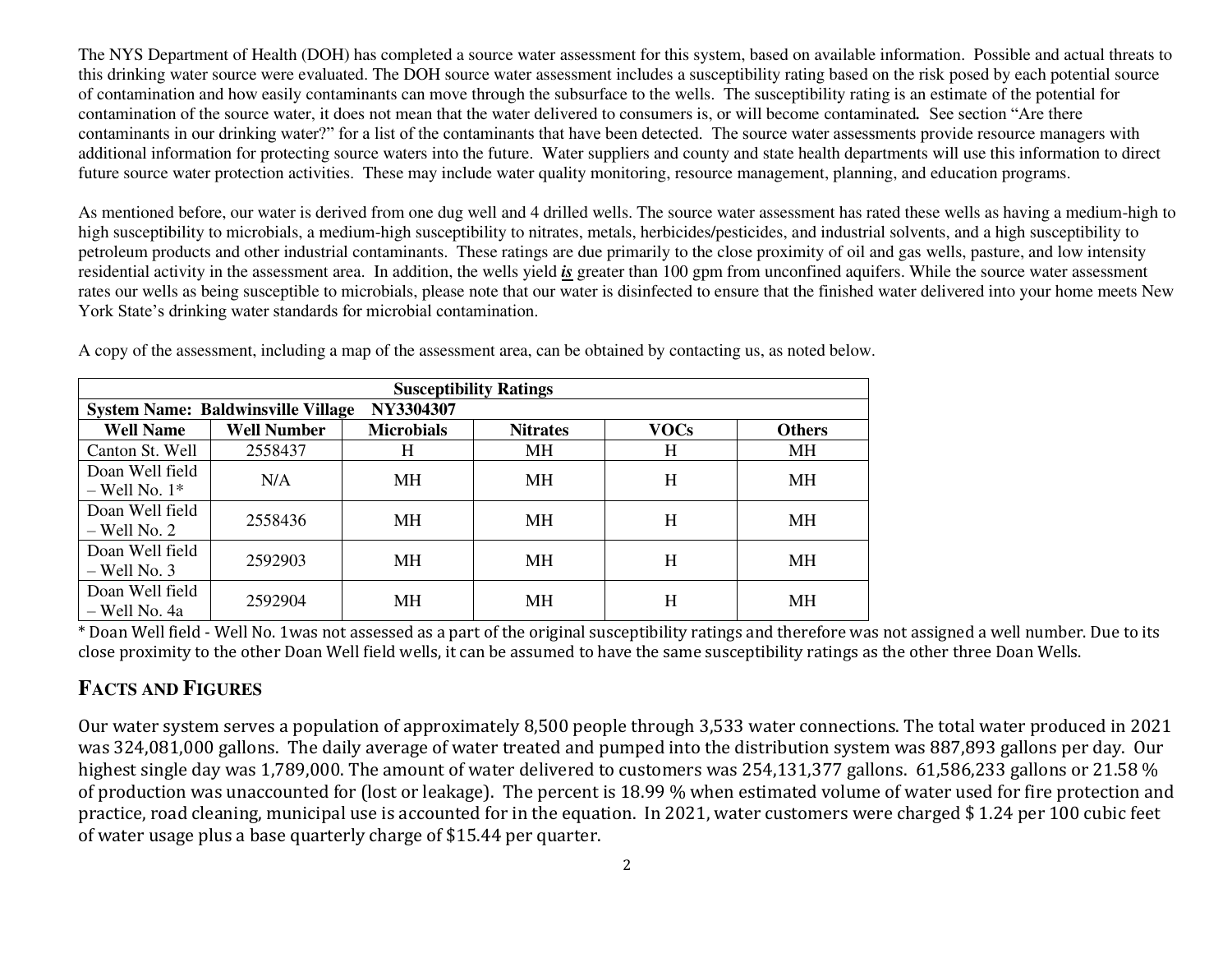#### **ARE THERE CONTAMINANTS IN OUR DRINKING WATER?**

 As the State regulations require, we routinely test your drinking water for numerous contaminants. These contaminants include: total coliform, inorganic compounds, nitrate, nitrite, lead and copper, volatile organic compounds, total trihalomethanes, and synthetic organic compounds. The tables presented below depict which compounds were detected in your drinking water. The State allows us to test for some contaminants less than once per year because the concentrations of these contaminants do not change frequently. Some of our data, though representative, are more than one year old.

 It should be noted that all drinking water, including bottled drinking water, may be reasonably expected to contain small amounts of some contaminants. The presence of contaminants does not necessarily indicate that water poses a health risk. More information about contaminants and potential health effects can be obtained by calling the EPA's Safe Drinking Water Hotline (800-426-4791) or the Onondaga County Health Department at 315-435-6600.

#### **Definitions:**

**Maximum Contaminant Level (**MCL): The highest level of a contaminant that is allowed in drinking water. MCLs are set as close to the MCLGs as feasible.

**Maximum Contaminant Level Goal** (MCLG): The level of a contaminant in drinking water below which there is no known or expected risk to health. MCLGs allow for a margin of safety.

**Action Level (**AL): The concentration of a contaminant, which, if exceeded, triggers treatment or other requirements that a water system must follow.

**EPA**: Environmental Protection Agency

**DBP – Disinfection By-product:** Chemical compounds that result from the addition of chlorine to water containing organic substances.

**CDC**: Center for Disease Control

**Non-Detects** (ND): Laboratory analysis indicates that the constituent is not present.

**Milligrams per liter** (mg/L): Corresponds to one part of liquid in one million parts of liquid (parts per million - ppm).

**Micrograms per liter** (ug/L): Corresponds to one part of liquid in one billion parts of liquid (parts per billion - ppb).

**Picocuries per liter** (pCi/L): A measure of the radioactivity in water.

**Millirems per year** (mrem/yr): A measure of radiation absorbed by the body.

**TTHM**: Total Trihalomethanes

**HAA5**: Total Haleocetic Acids

**90<sup>th</sup> Percentile Value:** The values reported for lead and copper represent the 90<sup>th</sup> percentile. A percentile is a value on a scale of 100 that indicates the percent of distribution that is equal to or below it. The 90<sup>th</sup> percentile is equal to or greater than 90% of the lead and copper values detected at your water system.

**Maximum Residual Disinfectant Level (MRDL):** The highest level a disinfectant allowed in drinking water. There is convincing evidence that addition of a disinfectant is necessary for control of microbial contaminants.

**Maximum Residual Disinfectant Goal (MRDLG):** The level of drinking water disinfectant below which there is no known or expected risk to health. MRDLGs do not reflect the benefits of the use of disinfectants to control microbial contamination.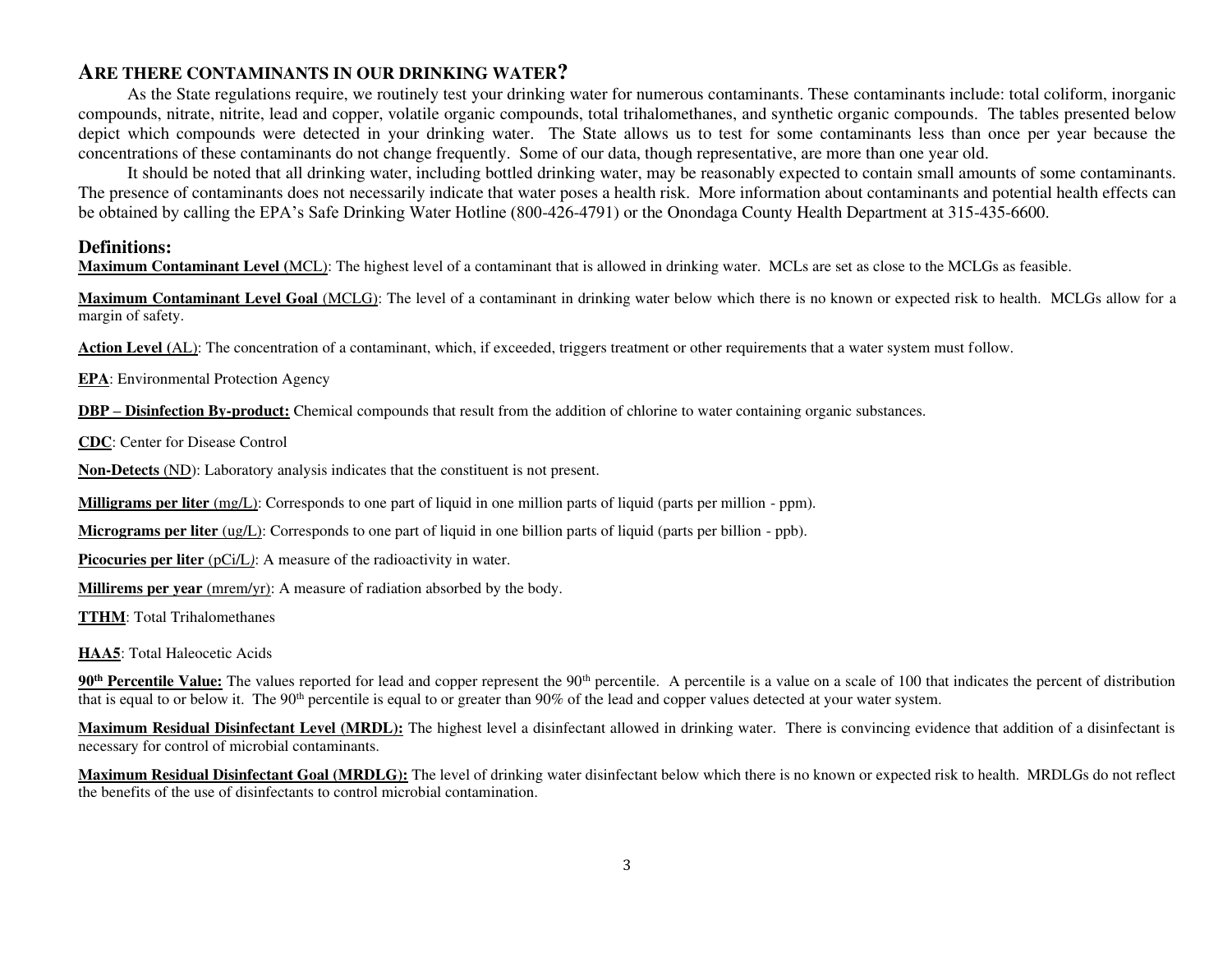| 2021 Sampling Table of Detected Contaminants                     |                            |                          |                                                    |                                 |                             |                                       |                                                                                                                                 |
|------------------------------------------------------------------|----------------------------|--------------------------|----------------------------------------------------|---------------------------------|-----------------------------|---------------------------------------|---------------------------------------------------------------------------------------------------------------------------------|
| Contaminant                                                      | <b>Violation</b><br>Yes/No | Date of<br><b>Sample</b> | <b>Level</b><br><b>Detected</b><br>Avg.<br>(Range) | Unit<br><b>Measure</b><br>-ment | <b>MCLG</b>                 | <b>Regulatory</b><br><b>Limit MCL</b> | <b>Likely Source of Contamination</b>                                                                                           |
| <b>Disinfection By-Products (DBP)</b>                            |                            |                          |                                                    |                                 |                             |                                       |                                                                                                                                 |
| <b>Total Trihalomethanes</b><br>(TTHM)                           | N <sub>0</sub>             | 9/9/2021                 | 19<br>$(10-28)$                                    | ug/L                            | N/A                         | MCL 80                                | By-product of drinking water chlorination. TTHM's form<br>when source water contains large amounts of organic<br>matter.        |
| <b>Chlorine Residual</b>                                         | N <sub>0</sub>             | Daily                    | 0.65<br>$(0.2 - 0.8)$                              | mg/L                            | (MRDLG)<br>$\boldsymbol{0}$ | (MRDL)<br>4                           | By-product of drinking water chlorination                                                                                       |
| Total Haleocetic Acids<br>(HAA5)                                 | N <sub>0</sub>             | 9/9/2021                 | 3.5<br>$(2.5-4.5)$                                 | ug/L                            | N/A                         | MCL <sub>60</sub>                     | By-product of drinking water chlorination                                                                                       |
| <b>Inorganic Contaminants</b>                                    |                            |                          |                                                    |                                 |                             |                                       |                                                                                                                                 |
| Fluoride - Distribution<br>System                                | N <sub>0</sub>             | Daily                    | 0.69<br>$(0.43 - 0.87)$                            | mg/L                            | N/A                         | 2.2                                   | Erosion of natural deposits; Water additive that promotes<br>strong teeth; Discharge from fertilizer and aluminum<br>factories. |
| Nitrate - Canton St. Well                                        | N <sub>o</sub>             | 4/5/2021                 | 1.83                                               | mg/L                            | 10                          | 10                                    | Runoff from fertilizer use; leaching from septic tanks;<br>sewage; erosion of natural deposits                                  |
| Nitrate - Doan Wellfield<br>(Wells 1, 2, 3, & 4A)                | No                         | 4/5/2021                 | 4.01<br>$(3.38 - 5.31)$                            | mg/L                            | 10                          | 10                                    | Runoff from fertilizer use; leaching from septic tanks;<br>sewage; erosion of natural deposits                                  |
| Sodium - Canton St. Well*                                        | No                         | 4/5/2021                 | 154                                                | mg/L                            | N/A                         | N/A                                   | Naturally occurring; road salt; water softeners; animal<br>waste                                                                |
| Sodium - Doan Wellfield*<br>(Wells 1, 2, 3, & 4A)                | No                         | 6/15/17                  | 18.8<br>$(14.0 - 27.7)$                            | mg/L                            | N/A                         | N/A                                   | Naturally occurring; road salt; water softeners; animal<br>waste                                                                |
| <b>Inorganic Chemicals - Sampling Required Every Three Years</b> |                            |                          |                                                    |                                 |                             |                                       |                                                                                                                                 |
| Barium - Canton St. Well                                         | N <sub>o</sub>             | 7/15/2019                | 0.0648                                             | mg/L                            | 2.0                         | 2.0                                   | Discharge of drilling waste; discharge from metal<br>refineries; erosion of natural deposits                                    |
| Barium - Doan Wellfield<br>(Wells 2, 3, & 4A)                    | No                         | 7/15/2019                | 0.232<br>$(0.220 - 0.239)$                         | mg/L                            | $2.0\,$                     | 2.0                                   | Discharge of drilling waste; discharge from metal<br>refineries; erosion of natural deposits                                    |
| Nickel - Canton Street Well                                      | N <sub>o</sub>             | 7/15/2019                | 1.2                                                | ug/L                            | N/A                         | N/A                                   | Erosion of natural deposits.                                                                                                    |
| <b>Organic Chemicals - Sampling Required Every Three Years</b>   |                            |                          |                                                    |                                 |                             |                                       |                                                                                                                                 |
| Benzo(a)pyrene (PAH) -<br>Doan Wellfield<br>(Wells 2, 3, & 4A)   | No                         | 8/26/2019                | 0.0129<br>$(ND-0.023)$                             | ug/L                            | $\boldsymbol{0}$            | 0.2                                   | Leaching from lining of water storage tanks and<br>distribution lines                                                           |
| <b>Inorganic Chemicals - Sampling Required Every Five Years</b>  |                            |                          |                                                    |                                 |                             |                                       |                                                                                                                                 |
| Chloride - Canton St. Well                                       | No                         | 6/15/17                  | 248                                                | mg/L                            | N/A                         | <b>250 MCL</b>                        | Naturally occurring or indicative of road salt<br>contamination                                                                 |
| Chloride - Doan Wellfield<br>(Wells 1, 2, 3, & 4A)               | No                         | 6/15/17                  | 42.5<br>$(34-60)$                                  | mg/L                            | N/A                         | <b>250 MCL</b>                        | Naturally occurring or indicative of road salt<br>contamination                                                                 |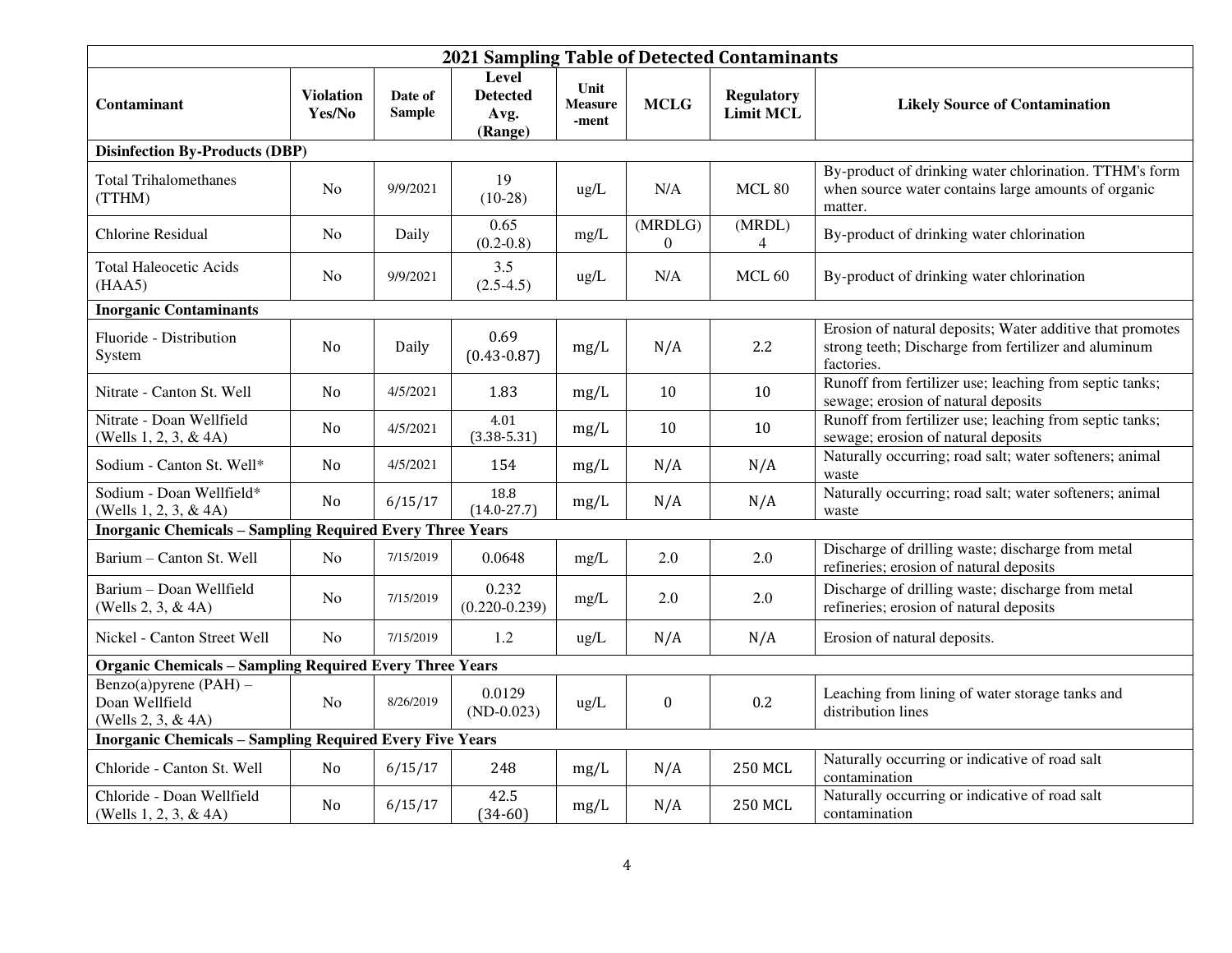| Odor - Doan Wellfield<br>(Wells $1, 2, 3, \& 4A$ )                                            | N <sub>o</sub> | 6/15/17                    | $\mathbf{1}$<br>$(1-1)$  | Units | N/A | 3              | Organic or inorganic pollutants originating from<br>municipal and industrial waste discharges; natural<br>sources. |  |
|-----------------------------------------------------------------------------------------------|----------------|----------------------------|--------------------------|-------|-----|----------------|--------------------------------------------------------------------------------------------------------------------|--|
| Sulfate - Canton St. Well                                                                     | N <sub>o</sub> | 6/15/17                    | 44.8                     | mg/L  | N/A | <b>250 MCL</b> | Naturally occurring                                                                                                |  |
| Sulfate - Doan Wellfield<br>(Wells 1, 2, 3, & 4A)                                             | N <sub>o</sub> | 6/15/17                    | 23.83<br>$(18.1 - 28.0)$ | mg/L  | N/A | <b>250 MCL</b> | Naturally occurring                                                                                                |  |
| Per- and Poly-fluoroalkyl Substances (PFOA & PFOS)** found at Entry Point                     |                |                            |                          |       |     |                |                                                                                                                    |  |
| Perfluorooctanoic acid<br>(PFOA) - Canton St. Well                                            | No             | 3/29/21<br>$\&$<br>4/29/21 | 1.75<br>$(1.7-1.8)$      | ng/L  | N/A | 10             | Released into the environment from widespread use in<br>commercial and industrial applications.                    |  |
| Perfluorooctanoic acid<br>(PFOA) - Doan Well #1                                               | No             | 3/29/21<br>$\&$<br>4/29/21 | 0.86<br>$(ND-0.72)$      | ng/L  | N/A | 10             | Released into the environment from widespread use in<br>commercial and industrial applications.                    |  |
| Perfluorooctanoic acid<br>(PFOA) - Doan Wellfield<br>(Composite of Wells 2, 3, $\&$<br>4A)    | N <sub>o</sub> | 3/29/21                    | ND                       | ng/L  | N/A | 10             | Released into the environment from widespread use in<br>commercial and industrial applications.                    |  |
| Perfluorooctane sulfonate<br>(PFOS) - Canton St. Well                                         | N <sub>o</sub> | 3/29/21<br>$\&$<br>4/29/21 | 0.525<br>$(0.52 - 0.53)$ | ng/L  | N/A | 10             | Released into the environment from widespread use in<br>commercial and industrial applications.                    |  |
| Perfluorooctane sulfonate<br>(PFOS) - Doan Well #1                                            | N <sub>0</sub> | 3/29/21<br>$\&$<br>4/29/21 | 0.75<br>$(ND-0.5)$       | ng/L  | N/A | 10             | Released into the environment from widespread use in<br>commercial and industrial applications.                    |  |
| Perfluorooctane sulfonate<br>(PFOS) - Doan Wellfield<br>(Composite of Wells 2, 3, $\&$<br>4A) | No             | 3/29/21                    | ND                       | ng/L  | N/A | 10             | Released into the environment from widespread use in<br>commercial and industrial applications.                    |  |
| Unregulated Perfluoroalkyl Substances (PFAS)*** found at Entry Point                          |                |                            |                          |       |     |                |                                                                                                                    |  |
| Perfluorobutanesulfonic acid<br>(PFBS) - Canton St. Well                                      | N <sub>0</sub> | 4/29/21                    | 2.9                      | ng/L  | N/A | 50,000         | Released into the environment from widespread use in<br>commercial and industrial applications.                    |  |
| Perfluorobutanesulfonic acid<br>(PFBS) - Doan Well #1                                         | N <sub>0</sub> | 4/29/21                    | 0.53                     | ng/L  | N/A | 50,000         | Released into the environment from widespread use in<br>commercial and industrial applications.                    |  |
| Perfluoroheptanoic acid<br>(PFHPA) - Canton St. Well                                          | No             | 4/29/21                    | 0.91                     | ng/L  | N/A | 50,000         | Released into the environment from widespread use in<br>commercial and industrial applications.                    |  |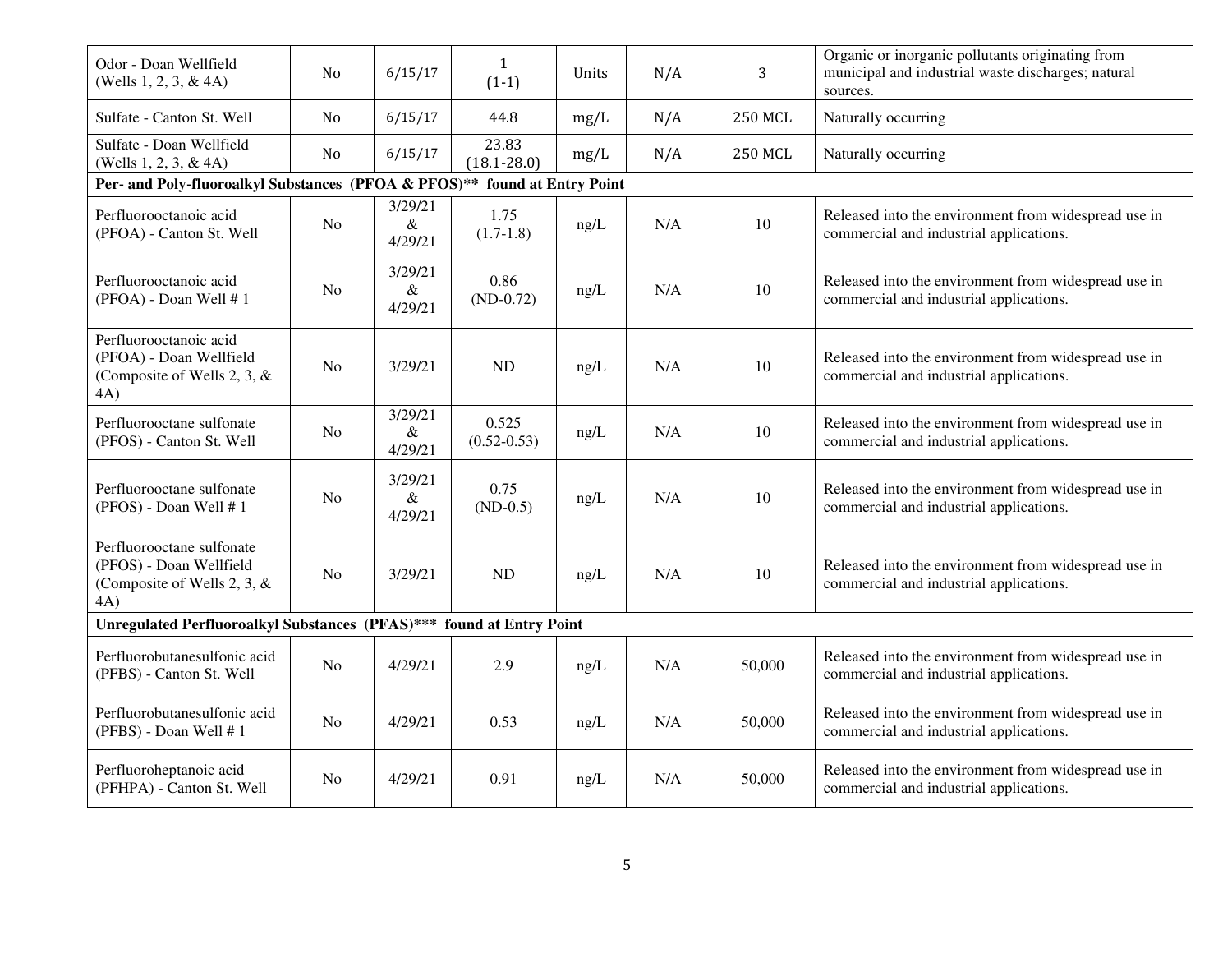| Perfluorohexane sulfonic<br>acid (PFHXS) - Canton St.<br>Well | N <sub>o</sub> | 4/29/21 | 0.98 | ng/L | N/A | 50,000 | Released into the environment from widespread use in<br>commercial and industrial applications. |
|---------------------------------------------------------------|----------------|---------|------|------|-----|--------|-------------------------------------------------------------------------------------------------|
| Perfluorohexanoic acid<br>(PFHXA) - Canton St. Well           | N <sub>o</sub> | 4/29/21 | 1.5  | ng/L | N/A | 50,000 | Released into the environment from widespread use in<br>commercial and industrial applications. |
| Perfluorohexanoic acid<br>(PFHXA) - Doan Well #1              | N <sub>o</sub> | 4/29/21 | 1.2  | ng/L | N/A | 50,000 | Released into the environment from widespread use in<br>commercial and industrial applications. |

\* There is no MCL established for Sodium; however, water containing more than 20 mg/L (ppm) of sodium should not be used for drinking by people on severely restricted sodium diets. Water containing more than 270 mg/L of sodium should not be used for drinking by people on moderately restricted sodium diets.

\*\*Per and polyfluoroalkyl substances (PFAs) are a group of man-made chemicals that are persistent in the environment and human body. PFAs can be found in products such as stain repellant fabrics, Teflon, polishes, waxes, paints, cleaning products and fire fighting foams. Many PFAs are no longer manufactured in the United States but may still be produced internationally and imported to the United States.

\*\*\*The Unregulated Perfluoroalkyl substances (PFAs) reported above were sampled in response to our PFOA and PFOS detections. New York State required collection of these unregulated PFAs to understand their occurrence when PFOA and PFOS are detected and to inform future regulation.

|             | <b>Table of Detected Contaminants</b> |                          |                                        |                                 |             |                               |                                                                                                               |  |  |  |
|-------------|---------------------------------------|--------------------------|----------------------------------------|---------------------------------|-------------|-------------------------------|---------------------------------------------------------------------------------------------------------------|--|--|--|
| Contaminant | <b>Violation</b><br>Yes/No            | Date of<br><b>Sample</b> | 90 <sup>th</sup> Percentile<br>(Range) | Unit<br><b>Measure</b><br>-ment | <b>MCLG</b> | <b>Regulatory</b><br>Limit AL | <b>Likely Source of Contamination</b>                                                                         |  |  |  |
| Copper      | N <sub>o</sub>                        | $8/3/21$ -<br>8/17/21    | 0.138<br>$(0.041 - 0.331)$             | mg/L                            | 1.3         | $AL = 1.3*$                   | Corrosion of household plumbing systems; Erosion<br>of natural deposits; leaching from wood<br>preservatives. |  |  |  |
| Lead        | N <sub>o</sub>                        | $8/3/21$ -<br>8/17/21    | 3.4<br>$(ND-6.3)$                      | $\text{ug/L}$                   | $\Omega$    | $AL = 15**$                   | Corrosion of household plumbing, erosion of natural<br>deposits                                               |  |  |  |

# **Lead & Copper – Sampling Required Every 3 Years**

 $*$  The level presented represents the 90<sup>th</sup> percentile of the 20 sites tested. A percentile is a value on a scale of 100 that indicates the percent of a distribution that is equal to or below it. The 90<sup>th</sup> percentile is equal to or greater than 90% of the Copper values detected at your water system. In this case, 20 samples were collected at your water system and the 90<sup>th</sup> percentile value was the 18th highest value (0.138 mg/L). The Action Level for Copper was not exceeded at any of the sites tested. The Action Level for Lead is 15 ug/L.

\*\* The level presented represents the 90th percentile of the 20 samples collected. The action level for lead was not exceeded at any of the sites tested.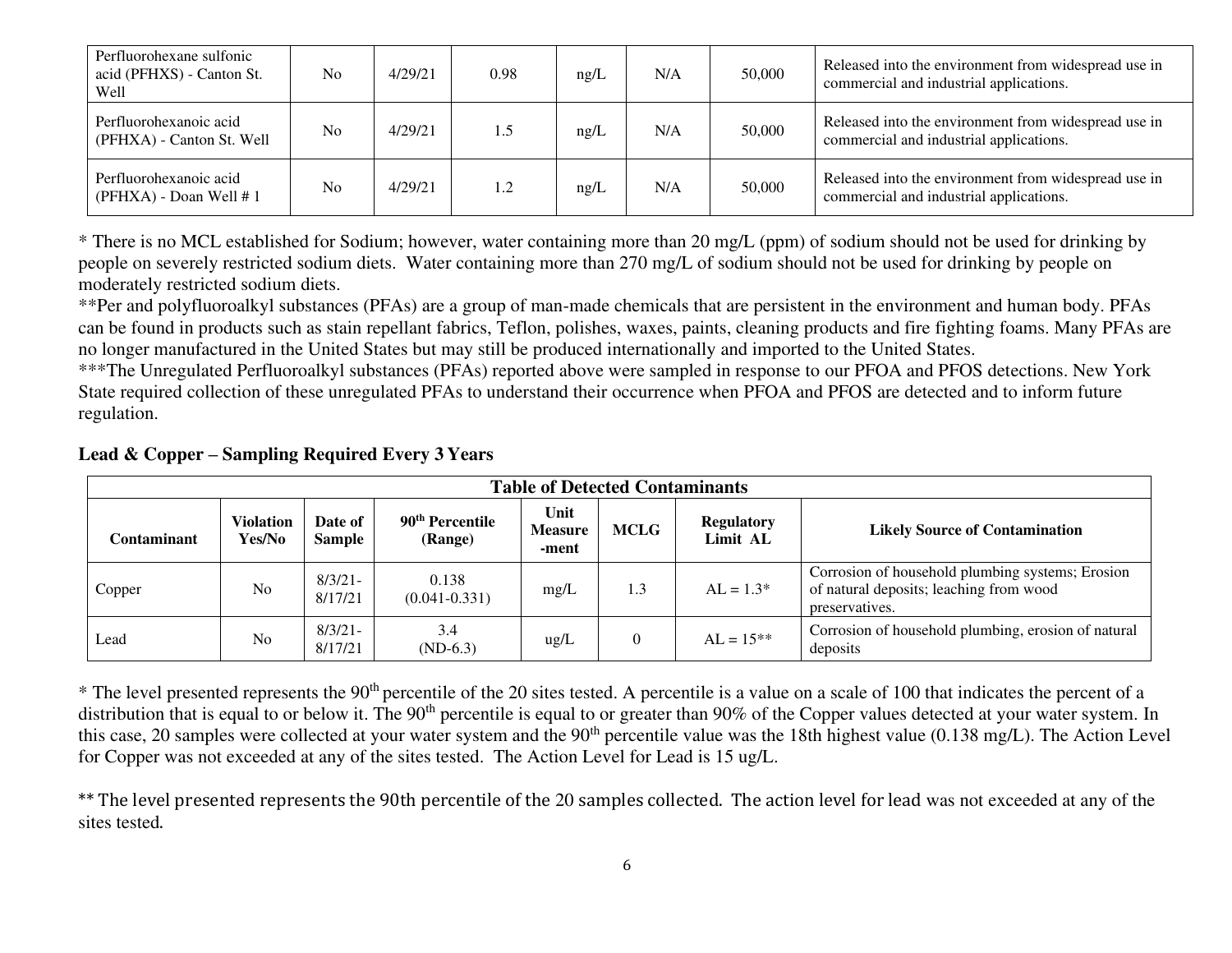**Lead**: Infants and young children are typically more vulnerable to lead in drinking water than the general population. Infants and children who drink water containing lead in excess of the action level could experience delays in their physical or mental development. Children could show slight deficits in attention span and learning abilities. Adults who drink this water over many years could develop kidney problems or high blood pressure. It is possible that lead levels at your home may be higher than at other homes in the community as a result of materials used in your home's plumbing. If you are concerned about elevated lead levels in your home's water, you may wish to have your water tested and flush your tap for 30 seconds to 2 minutes before using tap water. Additional information is available from the Safe Drinking Water Hotline (800-426-4791)

**Copper**: Copper is an essential nutrient, but some people who drink water containing copper in excess of the action level over a relatively short amount of time could experience gastrointestinal distress. Some people who drink water containing copper in excess of the action level over many years could suffer liver or kidney damage. People with Wilson's Disease should consult their personal doctor.

| <b>Table of Detected Contaminants</b> |                            |                          |                          |                          |              |            |                                                 |  |  |
|---------------------------------------|----------------------------|--------------------------|--------------------------|--------------------------|--------------|------------|-------------------------------------------------|--|--|
| Contaminant                           | <b>Violation</b><br>Yes/No | Date of<br><b>Sample</b> | <b>Level Detected</b>    | Unit<br>Measure-<br>ment | <b>MCLG</b>  | <b>MCL</b> | <b>Likely Source of Contamination</b>           |  |  |
| <b>Gross Alpha</b>                    |                            |                          |                          |                          |              |            |                                                 |  |  |
| Canton Street Well                    | N <sub>o</sub>             | 11/10/20                 | 3.45                     | pCi/L                    | $\mathbf{0}$ | 15         | Erosion of natural deposits                     |  |  |
| Doan Wellfield                        | N <sub>o</sub>             | 11/10/20                 | 0.57<br>$(ND-1.09)$      | pCi/L                    | $\mathbf{0}$ | 15         | Erosion of natural deposits                     |  |  |
| Radium 226                            |                            |                          |                          |                          |              |            |                                                 |  |  |
| Canton Street Well                    | N <sub>o</sub>             | 11/10/20                 | 0.451                    | pCi/L                    | $\mathbf{0}$ | 5          | Erosion of natural deposits                     |  |  |
| Doan Wellfield                        | N <sub>0</sub>             | 11/10/20                 | 0.11<br>$(ND-0.31)$      | pCi/L                    | $\mathbf{0}$ | 5          | Erosion of natural deposits                     |  |  |
| Radium 228                            |                            |                          |                          |                          |              |            |                                                 |  |  |
| <b>Canton Street Well</b>             | N <sub>o</sub>             | 11/10/20                 | 0.437                    | pCi/L                    | $\mathbf{0}$ | 5          | Erosion of natural deposits                     |  |  |
| Doan Wellfield                        | N <sub>0</sub>             | 11/10/20                 | 0.15<br>$(ND-0.363)$     | pCi/L                    | $\mathbf{0}$ | 5          | Erosion of natural deposits                     |  |  |
| <b>Gross Beta</b>                     |                            |                          |                          |                          |              |            |                                                 |  |  |
| Doan Wellfield                        | N <sub>o</sub>             | 11/10/20                 | 0.91<br>$(0.016 - 1.66)$ | pCi/L                    | $\mathbf{0}$ | 50         | Decay of natural deposits and manmade emissions |  |  |

# **Radionuclides**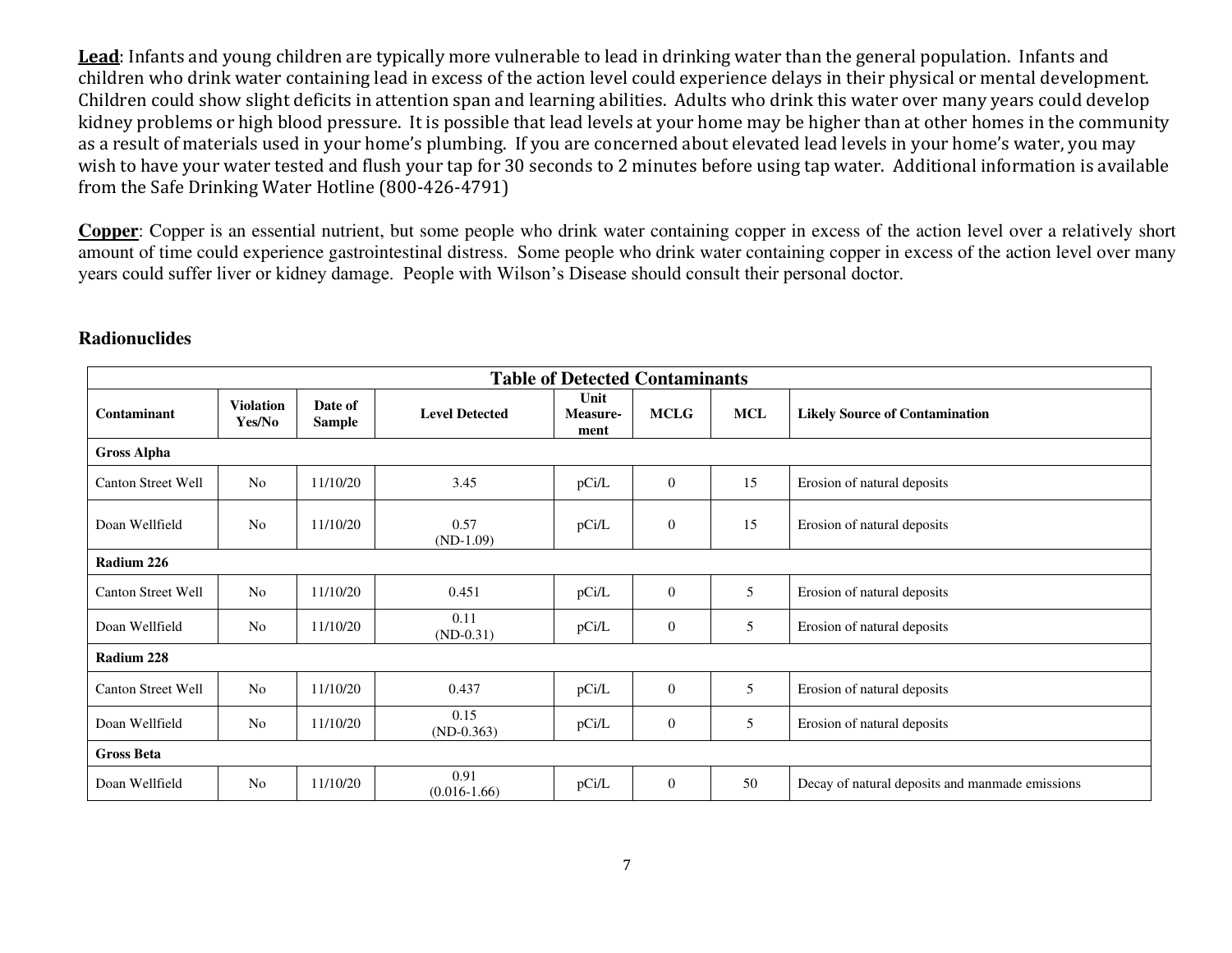# **WHAT DOES THIS INFORMATION MEAN?**

As you can see by the table, our system had no violations in 2021. We have learned through our testing that some contaminants have been detected; however, these contaminants were detected below the level allowed by the State.

## **Is Our Water System Meeting Other Rules That Govern Operations?**

We are required to monitor your drinking water for specific contaminants on a regular basis. Results of regular monitoring are an indicator of whether or not your drinking water meets health standards. During the 3rd Quarter of 2021, we did not monitor for PFOS and PFOA and therefore cannot be sure of their levels during that time. During 2021, we did not monitor or test for Disinfection Byproducts samples within the required monitoring period and therefore cannot be sure of the Disinfection Byproduct results in your drinking water during that time. It should be noted that those parameters we sampled during other quarters as required and were within their acceptable ranges.

## **DO I NEED TO TAKE SPECIAL PRECAUTIONS?**

Some people may be more vulnerable to disease causing microorganisms or pathogens in drinking water than the general population. Immunocompromised persons such as persons with cancer undergoing chemotherapy, persons who have undergone organ transplants, people with HIV/AIDS or other immune system disorders, some elderly, and infants can be particularly at risk from infections. These people should seek advice from their health care provider about their drinking water. EPA/CDC guidelines on appropriate means to lessen the risk of infection by Cryptosporidium, Giardia and other microbial pathogens are available from the Safe Drinking Water Hotline (800-426-4791).

# **INFORMATION ON FLUORIDE ADDITION**

Our system is one of the many drinking water systems in New York State that provides drinking water with a controlled, low level of fluoride for consumer dental health protection. According to the United States Centers for Disease Control, fluoride is very effective in preventing cavities when present in drinking water at a properly controlled level. To ensure that the fluoride supplement in your water provides optimal dental protection, we monitor fluoride levels on a daily basis to make sure fluoride is maintained at a target level 0.7 mg/L. During 2021 monitoring showed that fluoride levels in your water were within 0.1 mg/L of the 0.7 mg/L target level 96.2% of the time. None of the monitoring results showed fluoride at levels that approach the 2.2 mg/L MCL for fluoride.

#### **Why Save Water and How to Avoid Wasting It?**

Although our system has an adequate amount of water to meet present and future demands, there are a number of reasons why it is important to conserve water:

- Saving water saves energy and some of the costs associated with both of these necessities of life;
- Saving water reduces the cost of energy required to pump water and the need to construct costly new wells, pumping systems and water towers; and
- Saving water lessens the strain on the water system during a dry spell or drought, helping to avoid severe water use restrictions so that essential fire fighting needs are met.

You can play a role in conserving water by becoming conscious of the amount of water your household is using, and by looking for ways to use less whenever you can. It is not hard to conserve water. Conservation tips include: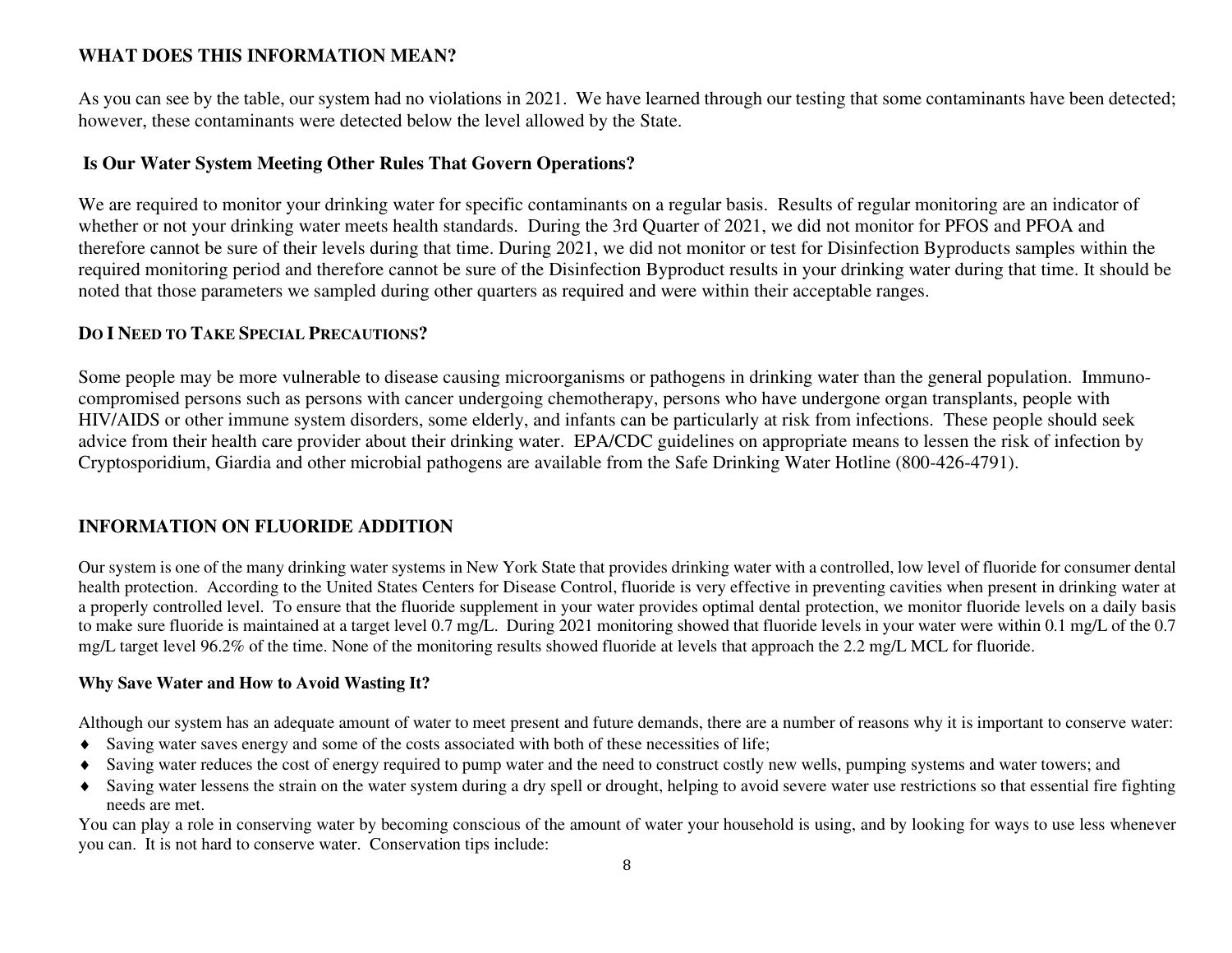- Automatic dishwashers use 15 gallons for every cycle, regardless of how many dishes are loaded. So get a run for your money and load it to capacity.
- Turn off the tap when brushing your teeth.
- Check every faucet in your home for leaks. Just a slow drip can waste 15 to 20 gallons a day. Fix it up and you can save almost 6,000 gallons per year.
- Check your toilets for leaks by putting a few drops of food coloring in the tank, watch for a few minutes to see if the color shows up in the bowl. It is not uncommon to lose up to 100 gallons a day from one of these otherwise invisible toilet leaks. Fix it and you save more than 30,000 gallons a year.
- Use your water meter to detect hidden leaks. Simply turn off all taps and water using appliances. Then check the meter after 15 minutes. If it moved, you have a leak.
- Take showers instead of baths. The usual bath requires 36 gallons, the usual shower 25 gallons; 20 gallons is enough for a bath, 10 gallons is enough for a shower if you turn it off while you lather*.*
- Keep a bottle of drinking water in the refrigerator running it until cold will waste a gallon.
- ◆ Be careful to water the lawn, not the sidewalk or street.
- Think before you turn on the tap*.*

#### **Water Costs Money - Don't Waste It!**

**A continuous leak from a hole this size at an average household water pressure of 60 psi would, over a three month period, result** 

**in the waste listed.**

**Baldwinsville - Minimum rate -** \$ 1.24 per 100 cubic feet of water usage plus a base quarterly charge of \$15.44 per quarter.

| Diameter of Stream In: |                | Waste per quarter at 60 psi water pressure in: |            |  |  |  |  |  |
|------------------------|----------------|------------------------------------------------|------------|--|--|--|--|--|
| <b>Inches</b>          | <b>Gallons</b> | <b>Cubic Feet</b>                              | $Cost -$   |  |  |  |  |  |
| 1/4                    | 1,181,500      | 158,000                                        | \$1,959.00 |  |  |  |  |  |
| 1/8                    | 296,000        | 39,400                                         | \$489.00   |  |  |  |  |  |
| $1/16$ $\bullet$       | 74,000         | 9,850                                          | \$122.00   |  |  |  |  |  |
| 1/32                   | 18,500         | 2,465                                          | \$30.57    |  |  |  |  |  |

## **System Improvements - Capital Projects:**

 During 2021 Doan Wells 1 & 2 were rehabilitated. Baldwin Hill Booster Pump Station had its roof and siding replaced. A pump at the Canton Street Well was rebuilt and two pumps and motors were replaced at Doan Wells #3 and #4A.

## **Groundwater Protection Plan**

 For the past 22 years, the Village of Baldwinsville has a groundwater protection plan developed in conjunction with the New York Rural Water Association, with the aid of a grant provided by the Rural New York Grant Program through the New York Planning Federation. This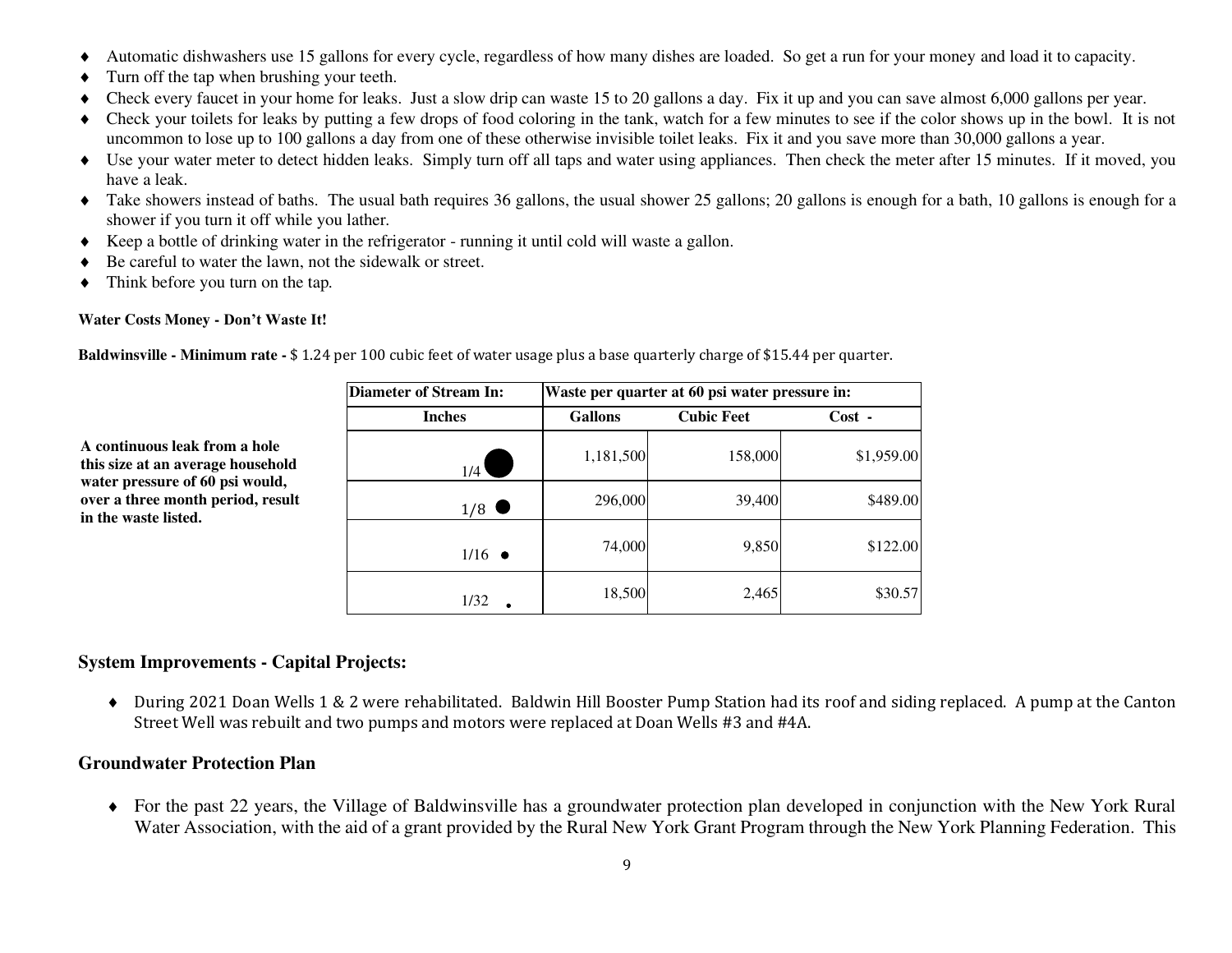plan delineates the areas, which supply water to the two (2) aquifers that the Water Department utilizes and outlines methods of protection from contamination for these areas by overlay zoning requirements. The village adopted the village local law in May 1999. The Town of Van Buren has implemented the Groundwater Protection Plan as a part of their zoning and subdivision review process by the Planning Board. The Town of Lysander has been reviewing methods, which would incorporate the groundwater protection plan in their zoning or review process, but has not solidified any review parameters. A copy of the groundwater protection plan and other pertinent information is available by contacting Chuck McAuliffe, Superintendent of Public Works at (315) 635-9665.

#### **WATER INFORMATION**

- We receive many calls each year regarding the hardness of our water in anticipation of the purchase of water softening equipment. We have two well sources. Canton Street Well serves the south side of the Village and registers a 380 mg/L total hardness. Doan Well serves the north side of the Village and registers a 320 mg/L total hardness. The measurements are taken by EPA method 130.2. The village recommends that water softeners be set at  $19 - 20$  grains per gallon.
- $\bullet$  Please be advised that any delinquent balances as of November 25<sup>th</sup> will be added to March property taxes.
- If you plan to sell your property please remember to contact Village Hall at (315) 635-3521 for a final reading.
- The events of 9/11/01 have prompted the water supply industry to re-evaluate water system security. The Village of Baldwinsville Water Department has increased preventive security measures to protect our water supplies and distribution system. We request that you, as customers of the Village of Baldwinsville Water Department, aid us in the protection of our water supplies and distribution system. If you see **any** suspicious activity involving the water system, i.e. hydrant or valve tampering, please contact the Baldwinsville Police Department at (315) 635-3131 or the Water Department at 635-3631 or 635-9665 or the Public Works after hours phone number – (315) 247-3362.

Thank you for allowing us to continue to provide your family with quality drinking water this year. We ask that all our customers help us protect our water sources, which are the heart of our community. Please call our office at (315) 635-9665 if you have questions.

#### **STORMWATER AWARENESS**

The village water is pumped from wells and it is important that the storm water recharging these wells does not become contaminated. The Village is located within the Syracuse Urban area we are required to participate in the EPA Phase II Storm water Program, which is administered by New York State Department of Environmental Conservation. The Village performs several tasks annually to help improve the quality of our stormwater. These include educating the public on storm water impacts, involving the public in the program, detecting and eliminating illicit discharges, controlling construction site storm water runoff, insuring post construction storm water management in new development and redevelopment, and pollution prevention through proper municipal operations. To accomplish this, many varied best management practices are employed in complying with the permit requirements, which includes new ordinances and codes, complete mapping of our storm water system, education, training, operational changes and additions. Please check the village website at [www.baldwinsville.org](http://www.baldwinsville.org/) for the Annual Storm water Report, and other storm water related programs the village offers to its residents. If you have any questions or would like to participate in the storm water program please contact 635-9665.

The Village accepts used motor oil at the PUBLIC WORKS garage at 1963 West Genesee Street Road in an effort to keep the oil from the stormwater system.

#### **OCRRA HOUSEHOLD HAZARDOUS WASTE COLLECTION**

The Onondaga County Resource Recovery Agency holds an annual household hazardous waste special collection day. Please check the OCCRA website [\(http://www.ocrra.org\)](http://www.ocrra.org/) for the dates. We urge all residents of Baldwinsville to take advantage of this program in order to reduce stormwater pollution.